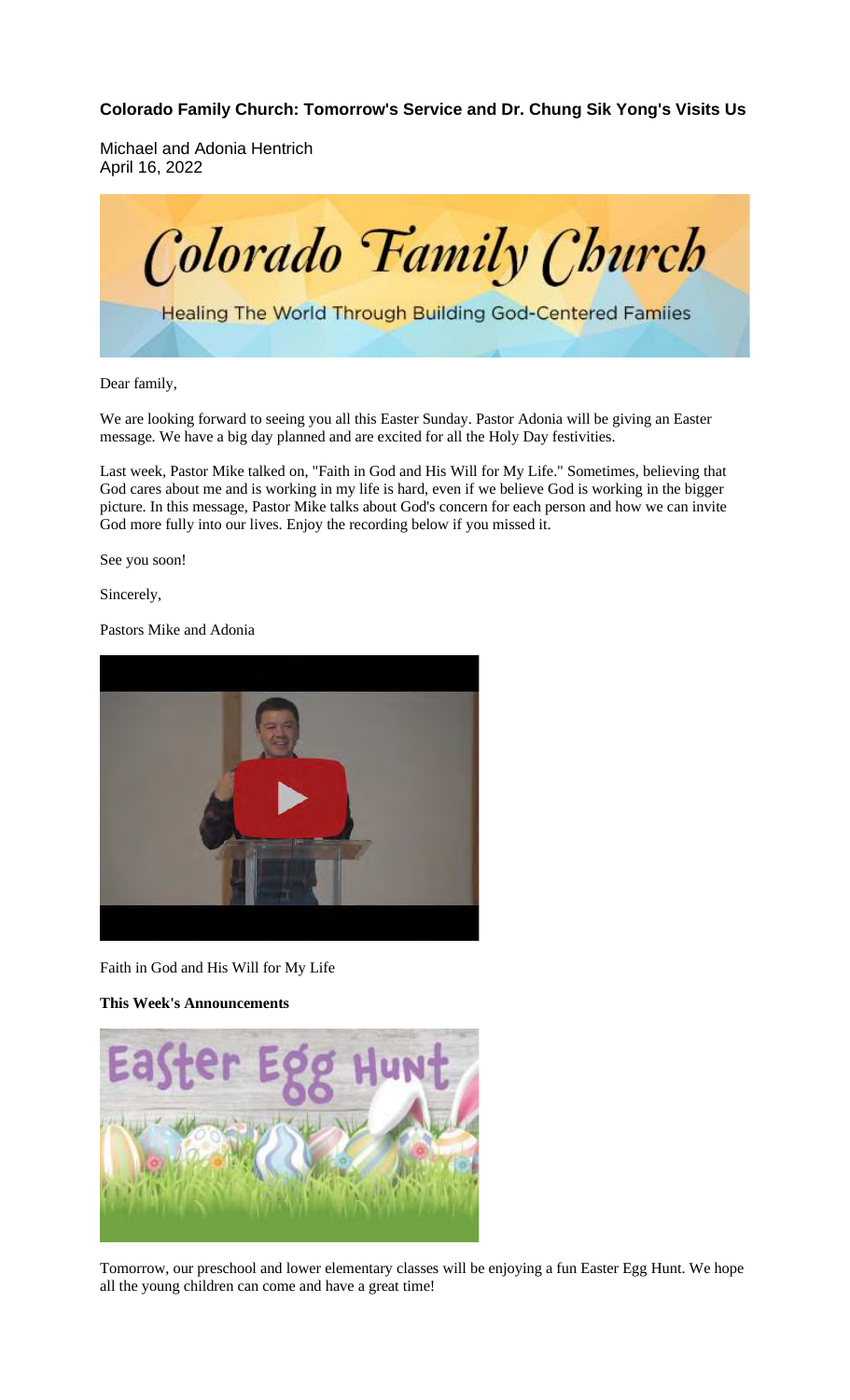

Yesterday, we had the internal celebration for our Holy Days with a beautiful offering table and short service. Thank you to everyone that came and all the volunteers that helped set up the offering table, make breakfast, and clean.



Congratulations to Kristian and Sungmi on their marriage and Blessing. Around 2,000 other couples also participated in the Cosmic Blessing ceremony held this past Friday in satellite locations all around the world and in Korea.



Tomorrow is this year's Holy Day celebration. We are planning a great afternoon of activities, including Yute, testimonies, Jeopardy, Art Contest on "Healing and Reconciliation", Talent Show, and a nice Korean Dinner to finish off.